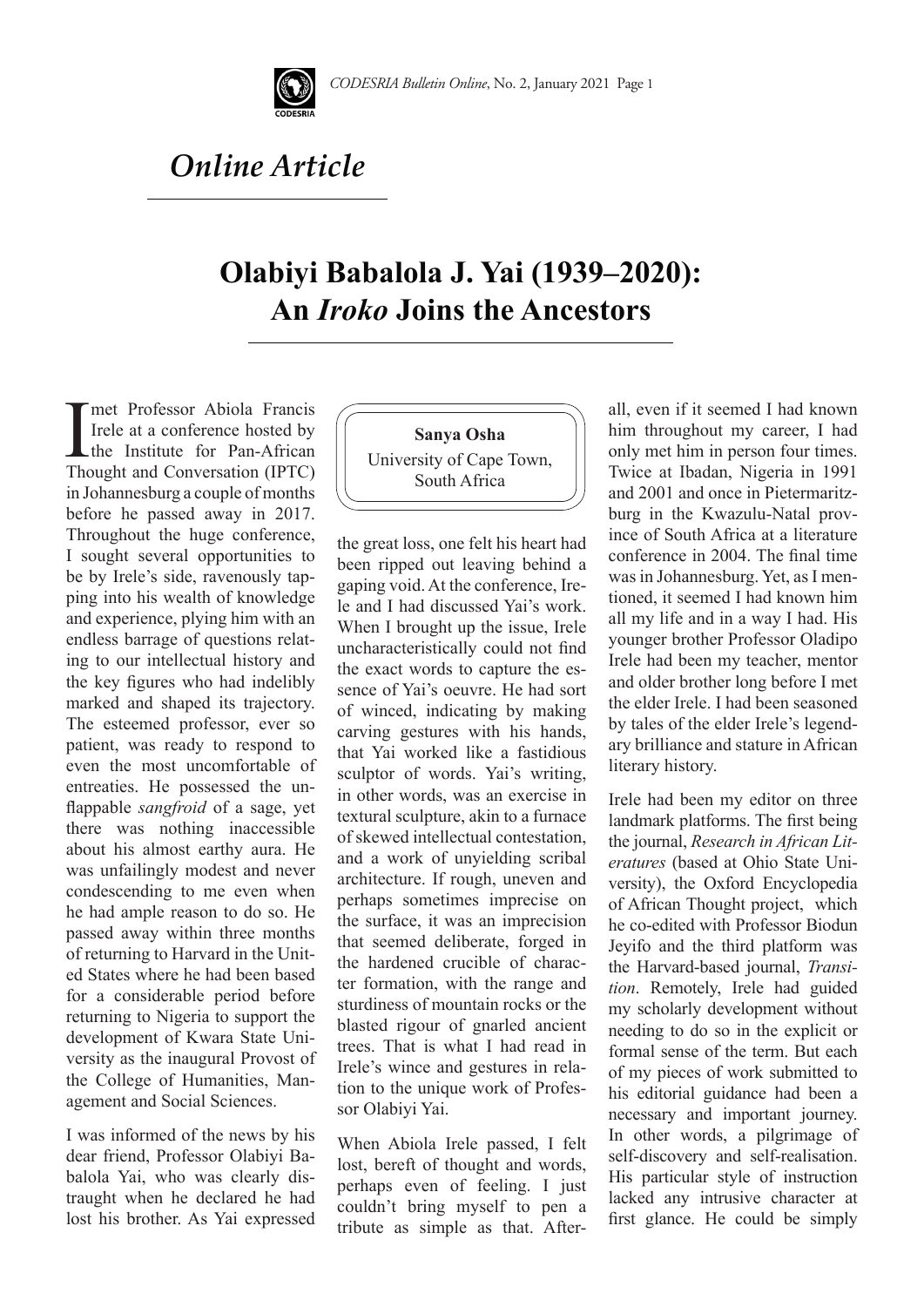compelling in the way he sent you off on a voyage of self-knowledge in which you had to discover how to swim, or alternately, to fall on your own sword. Either way, you shall discover truths that you never previously recognised about yourself.

I remember in 2005 when a Finnish editor came to me at a Cape Town conference to solicit a paper on sexuality for his journal. I sent him an essay I had written on Sarah Baartman, exploring the nexus between race, infrahumanity and sexuality. Subsequently, I received the most damaging of reviews in my entire career. The reviewers had been so scathing in their criticisms that the ordinary response would have been to give up writing altogether.

But then I remembered the counsel of the late formidable Moshood K.O. Abiola, the presumed winner of the watershed June 12, 1993 presidential elections in Nigeria, who had said that when one is stricken by disaster, we ought to look for an even greater catastrophe to mitigate the blow of the earlier one. And so I decided to send off the roundly rejected essay to *Transition* with the hope that I would receive an even more brutal batch of reviews. Afterall, *Transition* is unique in having two Nobel prize winners on its editorial board at the same time, the late Toni Morrison and our own Wole Soyinka, and had attained mythic status by having sprung the fecund heart of East African intellectual thought, reached the peppery and tropical shores of West Africa, before finally alighting in America where it now boldly looks out to the entire world. At the time, I did not believe I was ready to submit a piece to the legendary *Transition*, I merely wanted to rid my mouth of the lingering bitterness by exposing myself to greater unpleasantness *ala* M.K.O. Abiola.

After some months, Professor Irele wrote back saying *Transition* had accepted my essay which it would be including in its production schedule. I simply could not believe it. I pleaded with him that I had a much better essay I would like to offer as a substitute but he was adamant about publishing the viciously scorned essay. Again, without exactly forcing it or perhaps even knowing it, Abiola Irele had taught me a few important lessons. Amongst them are the multiplicity of the forms and movement of subjectivity, the contingency and shifting loci of context, the indeterminacy and mobility of perspective and the necessity and imperative of endurance. These were lessons I would re-learn under an arguably more elaborate and structured tutelage working with Yai. Today, that initially rejected essay is one of my most cited works.

Yai's "Theory and Practice in African Philosophy: The Poverty of Speculative Philosophy", first published in the University of Ife's (now Obafemi Awolowo University) *Second Order* in 1977, stands as my introduction to a slim but extremely powerful oeuvre. I still read it until today for its contorted and multivalent magnificence. It has the effect of the sensory dissonance caused by a crack of lightning. It always seems like an unexpected electrical charge aimed at the unsuspecting heart and brain. Ideologically speaking, in that landmark essay, Yai located his existential and theoretical moorings and these could be reduced – albeit obliquely  $-$  to the following themes: a valorisation of African indigenous knowledge systems, a repudiation of intellectual elitism, a leftist epistemological orientation, and an irreverence towards complacent intellectual heroes.

I was immediately enthralled by the sudden intellectual bolt of lightning that prided unevenness, roughness and dissonance as prized conceptual virtues. Yet, these unusual attributes are never placed above sound epistemological logic; a logic that is invariably deployed to validate African traditional values and epistemic regimes. At Ibadan, where I had studied, Yai's conceptual novelties weren't really taught and the approach there was altogether different been more or less beholden to Kwasi Wiredu's highly influential insights. Yai's work would have seemed too controversial, too conceptually volatile and rather undomesticated in a context that valued 'clarity' and 'conceptual rigour'. Even Paulin Hountondji's scientism and espousal of philosophy's avowed universalism had trouble gaining acceptance at the Ibadan school of philosophy and was kept at arm's length although there was mild suspicion that there might be some merit in his approach. Yai's counter-paradigmatic thought and vision could simply have found no place within the comparatively staid Ibadan school. And so, the metaphor of a bolt of lightning that I adopted in relation to the first time I experienced Yai's work seems totally appropriate.

In order to experience the effect and revelation of counter-paradigmatic work, I had to grapple with texts such as Richard Rorty's *Philosophy and the Mirror of Nature* when a much closer and eventually more useful proposition had been nearby at Ife, Yai's major base. As a whole, Ife was highly suspect to the Ibadan crowd and the closest the latter got to the former was through the writings of Barry Hallen and J.O. Sodipo, particularly in works like *Knowledge, Belief and Witchcraft: Analytic Experiments*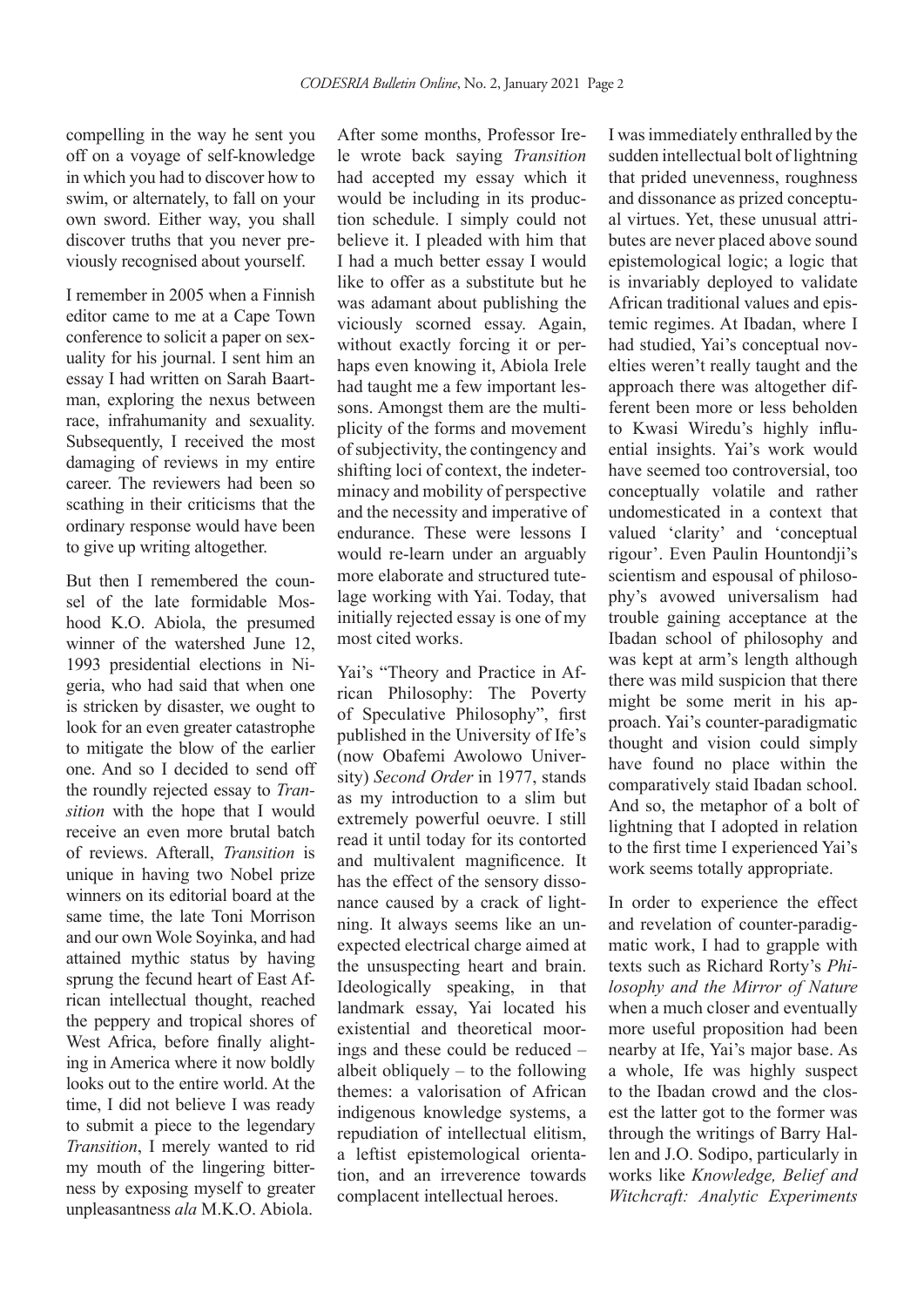*in African Philosophy,* which nonetheless could not be regarded without a bit of tongue-in-cheek intellectual curiosity laced with lavish bemusement. Even within that specific academic context (Ife), Yai's "Theory and Practice of African Philosophy" stood apart in engaging Hegel, Marx, Gramsci, Hountondji and Wande Abimbola all in the same breath. In so doing, he provided an intellectual tenor that was undoubtedly quite distinct within the highly idiosyncratic Ife school. It also exhibited an eclecticism that remained with Yai until the end of his days.

Indeed just as Irele, Yai's eclecticism and cosmopolitanism were never in doubt. He had studied European languages at the prestigious Sorbonne in France like his equally globally accomplished compatriot, Paulin J. Hountondji, who became his intellectual sparring partner. There had been tremendous pressure mounted by the French authorities for Yai to stick with learning and teaching the French language and linguistics, which would probably have advanced his career considerably. Instead, after the completion of his studies, he chose to return to West Africa, the University of Ibadan specifically, to specialise in Yoruba linguistics. He also taught at other universities, including Ife, Benin and the University of Florida where he retired as an emeritus professor. He compiled a dictionary in Yoruba, composed well-regarded essays on world philosophy, art and culture and then went on to serve as Benin Republic's Permanent Delegate to UNESCO in Paris. He also subsequently served as chairperson of the organisation's executive board.

I first worked with Professor Yai when he contacted me half a decade ago to participate in the 'epistemological forum' of the UNESCO

General History of Africa, volume IX, project, which he managed along with Martial Ze Belinga of Cameroon as co-coordinator. As for me, I embarked upon another journey of intellection and enlightenment. Even the manner he had approached me was a masterclass of an introduction all by itself. I had initially been made to understand I would be working on the illustrious Ghanaian philosopher, Kwasi Wiredu, on whom I had already written a book. I had merely thought I would be engaging in a rehash of the old ideas I had explored in my book. How wrong was I! Yai expertly nudged me in a direction I was least expecting but one that has proved to be exceedingly crucial. Yai was interested in African philosophical concepts; concepts that had been occluded and derided by trappings of modernity as well as colonialism and its numerous agents.

In embarking upon this necessary journey, Yai had empowered me ideologically and conceptually. He also did so with stringent standards and utmost rigour. He made me write my paper at least six times without my realising it. The great teacher and master that he was, he never made you feel the drudgery of work and its untold frustrations; rather, each time I had to re-write the draft, it seemed like a necessary and vital initiation into ever more refined and recondite chambers of knowledge. Yai was a master and repository of arcane knowledge and with the right amount of patience, one was ushered onto horizons replete with enormous epistemic wealth and also a cultural inheritance that seemed almost limitless with possibilities. No other editor had ever made me go through at least six drafts of an essay and managed to make it such a rich and rewarding experience. It seems almost miraculous to me now when I think of how I had embarked on a journey that led to the culmination and realisation of my latent ideological inclinations as well as my intellectual intuitions without having an inkling as to what was to happen.

During the Covid-19 pandemic period of 2020, we had discussions on several topics frequently by phone: Cheikh Anta Diop, Abiola Irele, Wole Soyinka, Mahatma Gandhi, and of course, Paulin Hountondji. We talked about the places of these authors and thinkers in African intellectual history and world culture.

I experienced a mild kind of shock the first time I heard his voice. Sturdy in physical stature, he looked every bit an important Yoruba personage; in most circumstances, he would have been considered a traditional chieftain who was well respected in the community, but this didn't come across in his voice; keening, ferreting, as if seeking nuggets of wisdom it might have missed previously in its haste. Or perhaps the wear and tear of teaching a highly tonal African language (Yoruba) to "tone deaf American students" had taken their toll. I remember he had to have a surgical procedure on his vocal chords which might have affected the solidity and original timbre of his voice. But one quality I never failed to notice in him was a consistent intellectual curiosity and an implacable zest for life. And the end, when it came, seemed as quick, swift and irreversible as an eagle's majestic descent.

Before then, he had asked me when I was coming to Cotonou to experience the colourful festival that celebrates Benin's remarkable cultural and spiritual heritage during the month of January. I had been making plans to earmark the funds